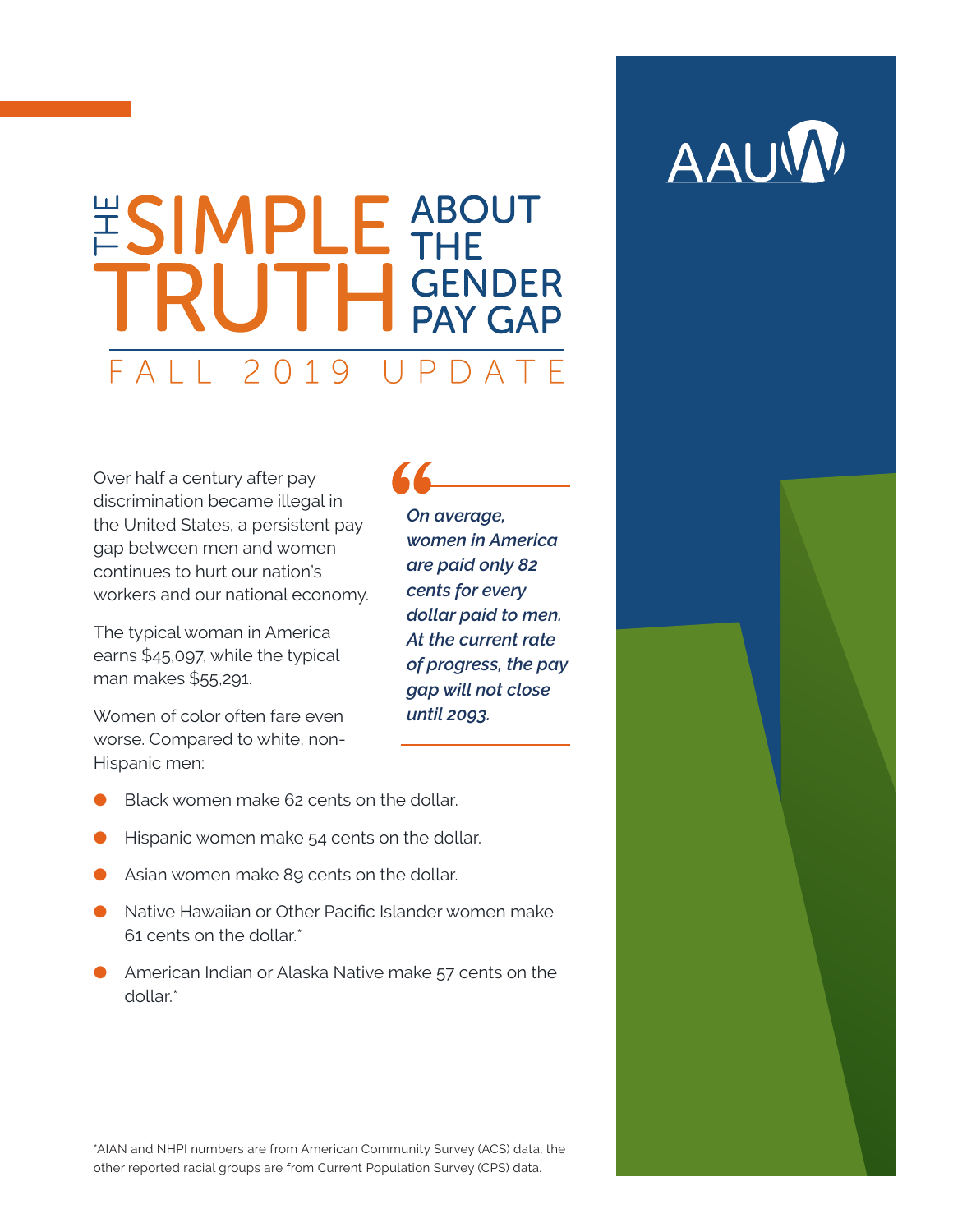66

*Women's retirement income is only 70% of men's, suggesting that the pay gap affects women's economic security now and in the long term.*

The pay gap increases over the course of a woman's career and is widest for women ages 55-64. This likely reflects the long-term effects of direct and indirect discrimination, which compound over time.

### **WOMEN'S EARNINGS AS A PERCENTAGE OF MEN'S EARNINGS, BY AGE, 2018**



Source: U.S. Census Bureau, American Community Survey, 2019

Women face an income gap in retirement. Because they have earned less and therefore paid less in the Social Security system, they receive less in Social Security benefits. They also lag behind men in pension benefits and all other sources of retirement income.

## **WOMEN'S RETIREMENT INCOME AS A PERCENTAGE OF MEN'S BY SELECT SOURCES, 2018**



Source: U.S. Census Bureau, Current Population Survey, Annual Social and Economic Supplement, 2019

Note: Based on mean income for all individuals over 15 who receive that source of income. Traditional wage gap calculations use median earnings, which are not published for other sources of income. Social Security includes pension, survivor, and permanent disability payments made from the Social Security Administration. Pension income is from employers and unions. Retirement income includes Social Security, pension income, retirement savings accounts and all other sources of income in retirement.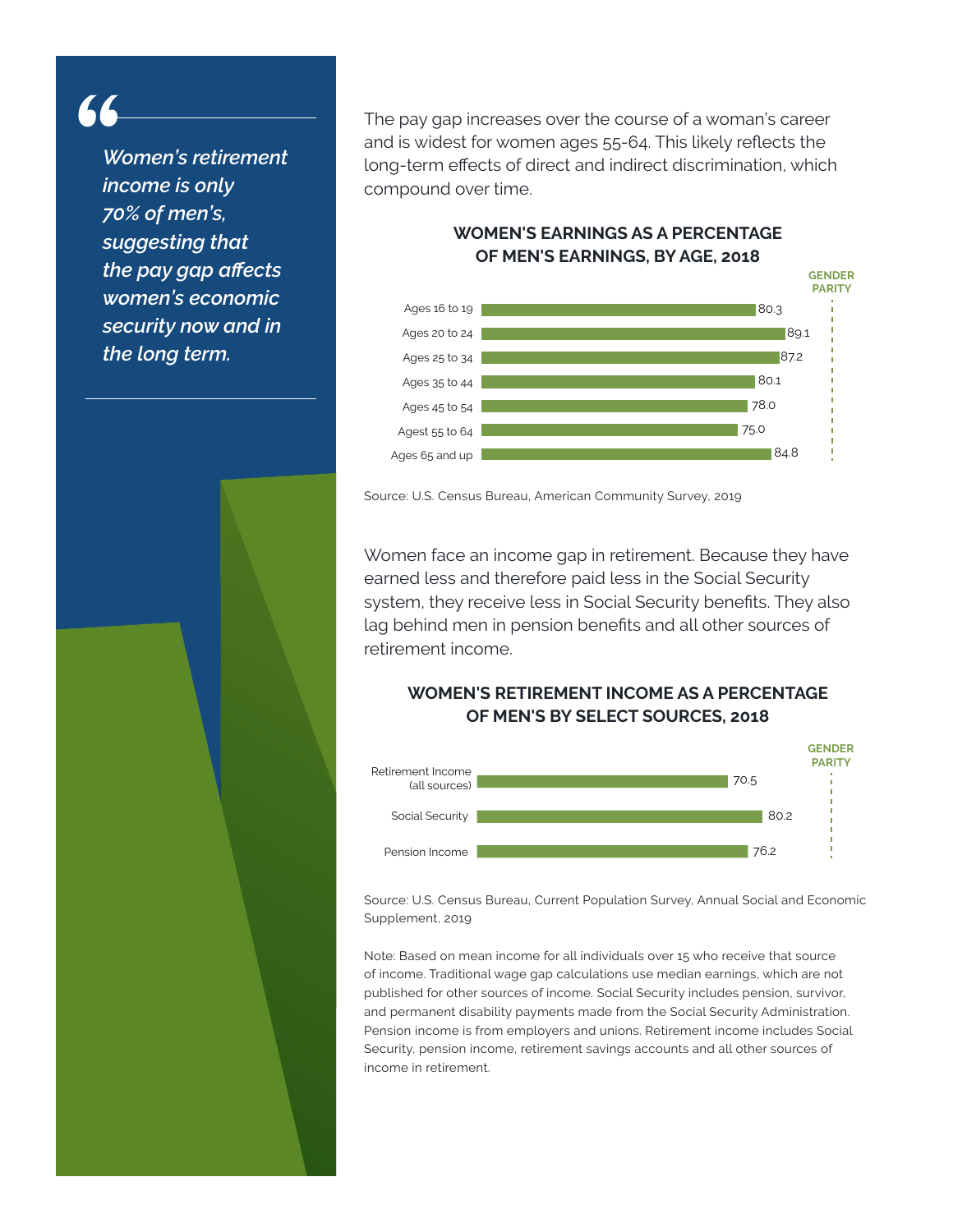#### **What Contributes to the Gender Pay Gap?**

Women do not make less money simply because they choose different careers than men or choose to become mothers. Rather, the undervaluing of women's work, implicit bias against working mothers and direct race and gender bias diminish women's salaries. Some employer practices can make disparities even worse. These factors contribute to the pay gap:

- **Occupational segregation:** Women and men still tend to concentrate in different jobs and fields. And jobs traditionally associated with men generally pay better than traditionally femaledominated jobs. These jobs do not pay less because they require fewer skills; they pay less because women do them. Further evidence that women's work is undervalued: when an influx of women enters a previously male-dominated profession, wages for the occupation as a whole decrease.
- **Motherhood penalty:** Mothers who work full-time are typically paid 69% as much as fathers. Mothers receive lower salaries than fathers and other women—even if the mother never left the workforce. Many working mothers experience bias in pay because of gendered norms and expectations about their roles. And many workplaces are still built on a model that assumes a worker is not a primary caretaker. Lack of paid family, medical and sick leave contribute to the problem.
- **Gender and race discrimination bias:** Direct discrimination and bias against women remain culprits in the pay gap. And the intersectional impact of race and gender biases contributes to the larger overall pay gap for women of color.
- **Lack of pay transparency:** Certain workplace practices can exacerbate pay disparities, including the failure to be transparent with salary information, retaliation for wage disclosure, and the use of prior salary history in setting pay. The pay gap is smaller for workers in sectors where pay transparency is mandated: For example, federal government workers experience a 13% pay gap between men and women; in the private, for-profit sector, that number jumps to 29%.

*Transparency about salary can help narrow the pay gap: The gap is smaller for workers in sectors where pay transparency is mandated.*



#### **WOMEN'S EARNINGS AS A PERCENTAGE OF MEN'S EARNINGS BY WORKER CLASS, 2018**

Source: U.S. Census Bureau, American Community Survey, 2019